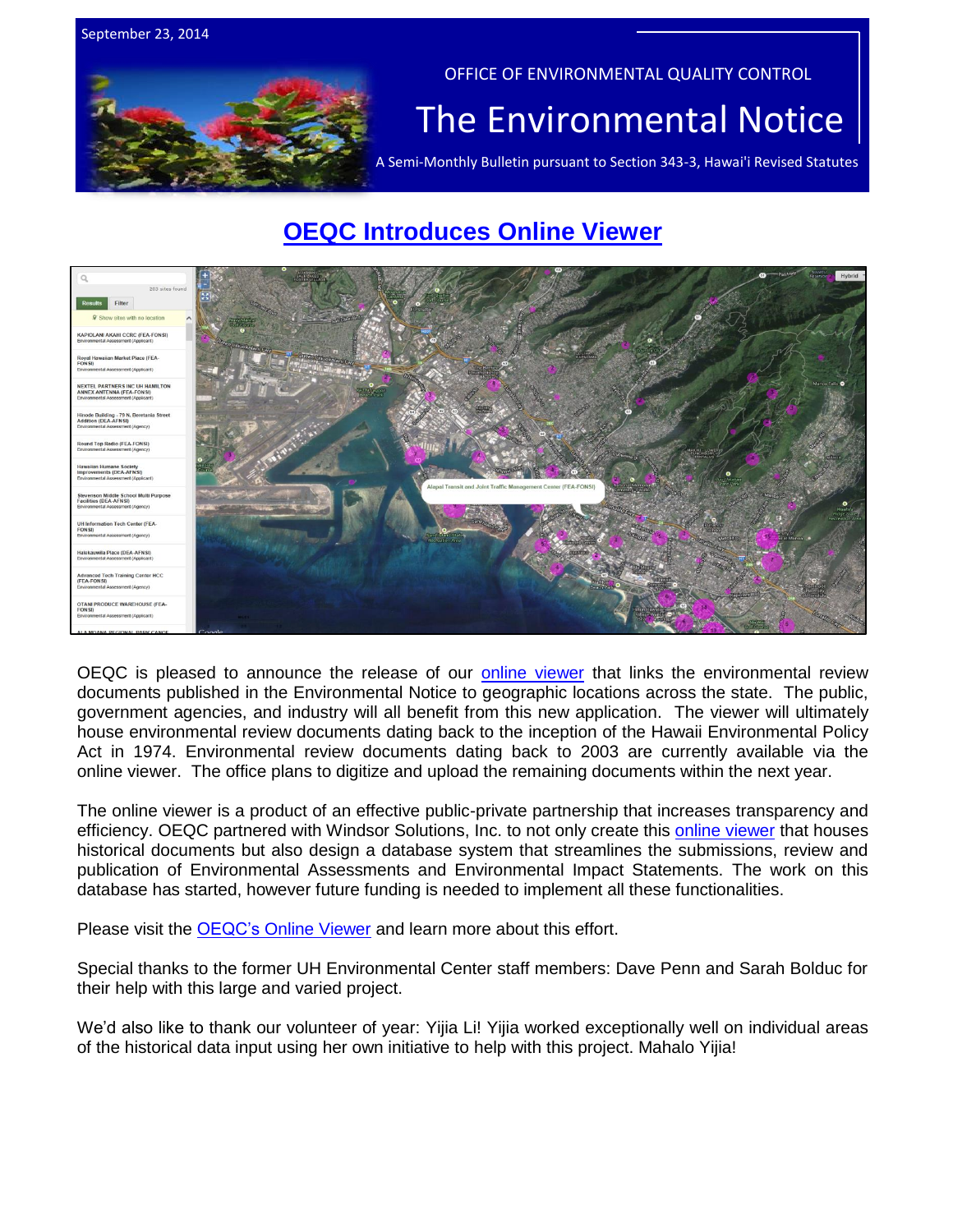### **ANNOUNCEMENTS:**

The Department of Health is currently accepting written comments and will hold a public hearing on proposed changes to the Hawai'i Administrative Rules (HAR) Chapter 11-62, Wastewater Systems. Proposed changes include prohibiting the installation of new cesspools and requiring connections or upgrades of existing cesspools to septic systems within 180 days after the sale of a property.

The proposed changes are available on the [DOH Wastewater](http://health.hawaii.gov/wastewater/home/public_notice/) Branch website.

The public hearing will be held at 10:30 am on Thursday, *October 2, 2014*. Please see the [public](http://health.hawaii.gov/wastewater/files/2014/08/Public_Notice.pdf)  [hearing notice](http://health.hawaii.gov/wastewater/files/2014/08/Public_Notice.pdf) for locations.

### **FRONT PAGE**

**[OEQC Introduces New Online Viewer](http://eha-web.doh.hawaii.gov/oeqc-viewer/)**

| <b>HAWAI'I</b>                                                                                                        |  |
|-----------------------------------------------------------------------------------------------------------------------|--|
|                                                                                                                       |  |
| <b>MOLOKA'I (HRS 343)</b>                                                                                             |  |
|                                                                                                                       |  |
| O'AHU (HRS 343)                                                                                                       |  |
|                                                                                                                       |  |
|                                                                                                                       |  |
| 4. Kalaeloa Barbers Point Harbor Fuel and Harbor Improvements FEA (EISPN)  4                                          |  |
|                                                                                                                       |  |
| KAUAI (HRS 343)                                                                                                       |  |
|                                                                                                                       |  |
|                                                                                                                       |  |
| <b>STATEWIDE (HRS 343)</b>                                                                                            |  |
| 7. Field Release of Fopius ceratitivorus for Biological Control of Mediterranean fruit fly (FEA                       |  |
|                                                                                                                       |  |
|                                                                                                                       |  |
| <b>WITHDRAWAL</b>                                                                                                     |  |
|                                                                                                                       |  |
| <b>FEDERAL NOTICES</b>                                                                                                |  |
|                                                                                                                       |  |
|                                                                                                                       |  |
| 3. Proposal to Streamline Regulation Performance Standard for Importation of Fruits & Vegetables 8                    |  |
|                                                                                                                       |  |
|                                                                                                                       |  |
| <b>SHORELINE NOTICES</b>                                                                                              |  |
|                                                                                                                       |  |
|                                                                                                                       |  |
|                                                                                                                       |  |
|                                                                                                                       |  |
| Neil Abercrombie, Governor · Jessica Wooley, Director · Office of Environmental Quality Control · 235 South Beretania |  |



Neil Abercrombie, Governor · Jessica Wooley, Director · Office of Environmental Quality Control · 235 South Beretania Street, Suite 702 · Honolulu, Hawaiʻi 96813 · Tel: 586-4185 · Fax: 586-4186 · Email: <u>oeqchawaii@doh.hawaii.gov</u> Website:<http://health.hawaii.gov/oeqc/> Toll Free: Kauaʻi 274-3141, ext. 64185 · Maui 984-2400, ext. 64185 · Molokaʻi/Lānaʻi 1-800-468-4644, ext. 64185 · Hawaiʻi 974-4000, ext. 64185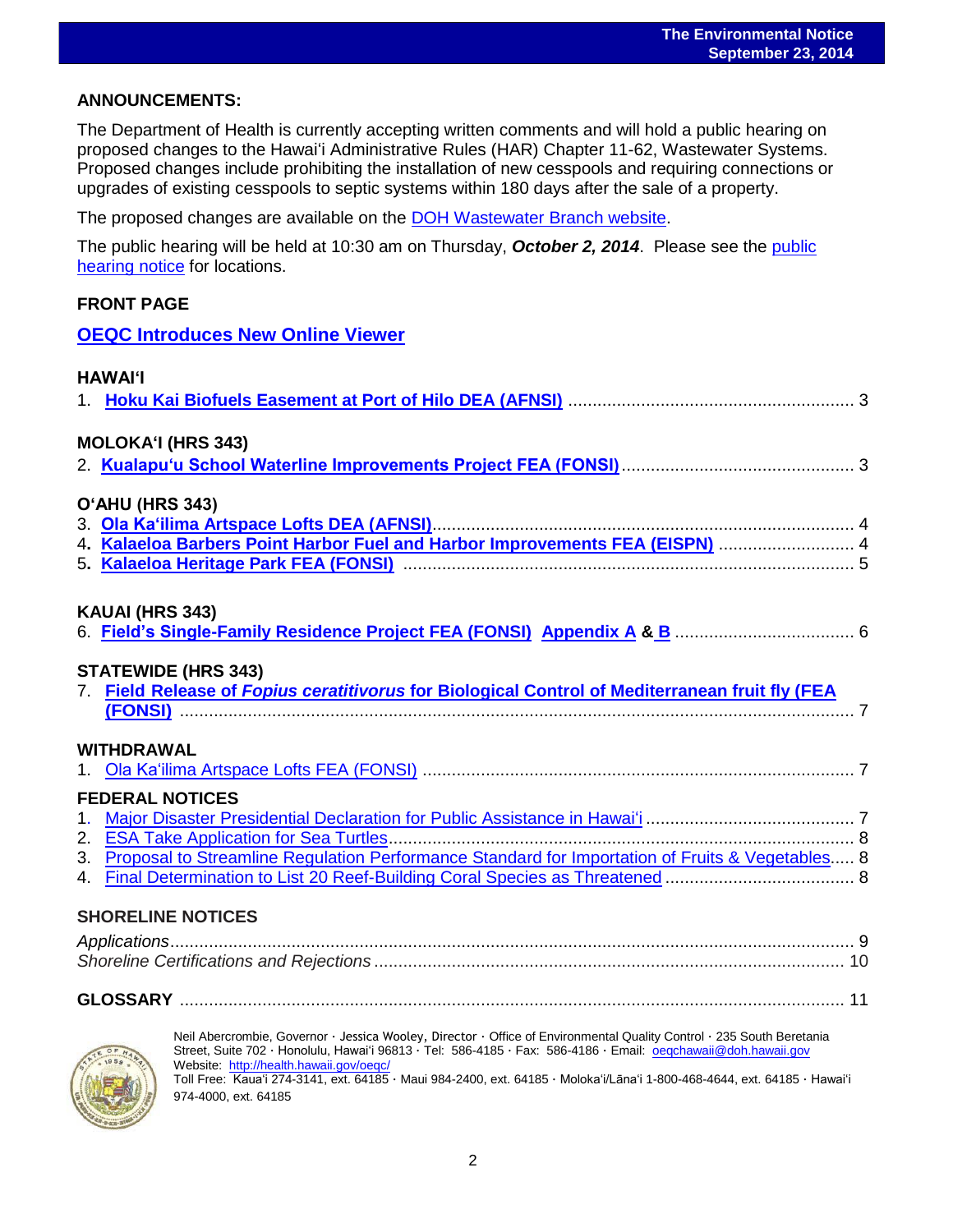# HAWAI'I (HRS 343)

## 1. **[Hoku Kai Biofuels Easement at Port of Hilo DEA \(AFNSI\)](http://oeqc.doh.hawaii.gov/Shared%20Documents/EA_and_EIS_Online_Library/Hawaii/2010s/2014-09-23-HA-5B-DEA-Hoku-Kai-Biofuels-Easement-at-Port-of-Hilo.pdf)**

| Island:            | Hawaiʻi                                                                               |  |  |  |
|--------------------|---------------------------------------------------------------------------------------|--|--|--|
| <b>District:</b>   | South Hilo                                                                            |  |  |  |
| TMK:               | (3) 2-1-009: portions of parcels 007 & 031                                            |  |  |  |
| <b>Applicant:</b>  | Hoku Kai Biofules LLC/ Summit Biofuel LLC                                             |  |  |  |
| <b>Approving</b>   |                                                                                       |  |  |  |
| Agency:            | Department of Land and Natural Resources, Land Division, 75 Hupuni Street, Room 204,  |  |  |  |
|                    | Hilo, HI 96720                                                                        |  |  |  |
|                    | <b>Contact: Candace Martin</b>                                                        |  |  |  |
| <b>Consultant:</b> | Insight Environmental LLC, HC3 Box 13132, Keaau, HI 96749                             |  |  |  |
|                    | Contact: Evan Pfaff                                                                   |  |  |  |
| <b>Status:</b>     | Statutory 30-day public review and comment period starts; comments are due by October |  |  |  |
|                    | 23, 2014. Please send comments to the applicant, approving agency and consultant.     |  |  |  |

The proposed action is the purchase of an easement through state and county land at the Port of Hilo. The easement would extend from Pier 2 & 3 to the south side of Kalanianaole Avenue along the route of an existing petroleum pipeline. The existing pipeline and associated vaults and appurtenances are currently not in use. The applicant proposes to use the existing infrastructure for bulk offloading and onloading of biofuels from marine vessels to shore-based bulk offloading and onloading of biofuels from marine vessels to shore-based storage tanks. The capacity currently does not exist within the State of Hawaii. The purpose of the proposed action is to utilize the existing pipeline as part of the establishment of a biofuel storage and distribution facility.

# MOLOKA'I (HRS 343)

## 2. **[Proposed Kualapu'u School Waterline Improvements Project FEA \(FONSI\)](http://oeqc.doh.hawaii.gov/Shared%20Documents/EA_and_EIS_Online_Library/Molokai/2010s/2014-9-23-MO-5B-FEA-Kualapuu-School-Waterline.pdf)**

| Island:          | Moloka'i                                    |
|------------------|---------------------------------------------|
| <b>District:</b> | Manowainui                                  |
| TMK:             | $(2)5 - 2 - 013:027$                        |
| <b>Permits:</b>  | Department of Transportation Work to        |
|                  | Perform Permit; National Pollutant          |
|                  | Discharge Elimination System (NPDES), if    |
|                  | applicable; Approval from Department of     |
|                  | Health, Safe Drinking Water Branch; Noise   |
|                  | Permit, if applicable; Construction Permits |
|                  | (Grubbing and Grading), as applicable.      |



### **Proposing / Determination**

**Agency:** Department of Education, P.O. Box 2360, Honolulu, HI 96804 Contact: Robert Purdie (808) 586-0448 **Consultant:** Munekiyo & Hiraga, Inc., 305 High Street, Suite 104, Wailuku, HI 96793 Contact: Michael Munekiyo (808) 244-2015

**Status:** Finding of No Significant Impact.

The State of Hawaii, Department of Education proposes to construct a new waterline to service Kualapu'u School, located at 260 Farrington Avenue in Kualapu'u, Moloka'i, Hawai'i. The proposed project encompasses the construction of a new 12-inch waterline offsite, to be connected to the onsite school system, as well as improvements to the onsite domestic and irrigation water service and fire protection lines. The purpose of this project is to provide more reliable service to the school and to upgrade the fire protection water service.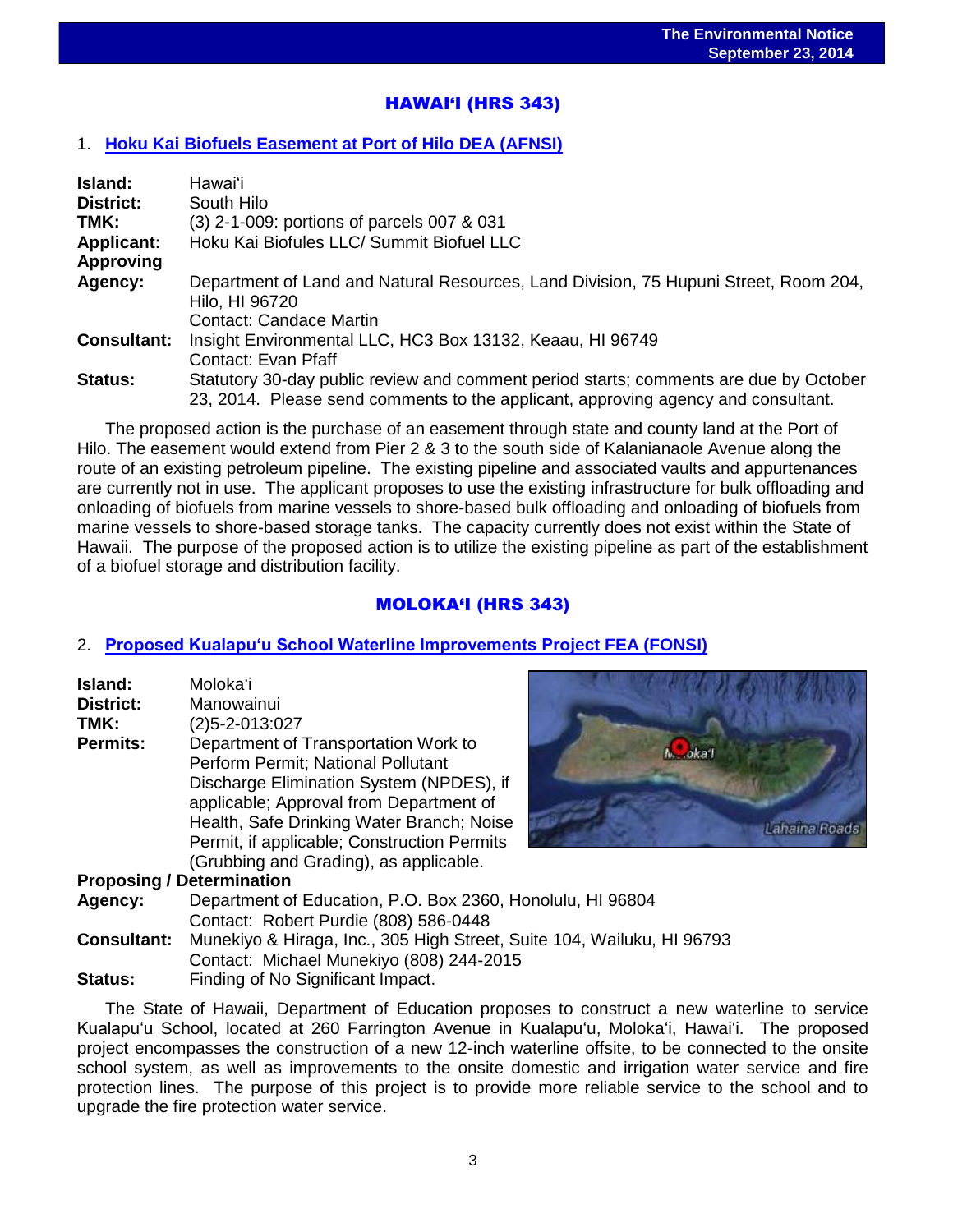# O**'**AHU (HRS 343)

### 3. **[Ola Ka'ilima Artspace Lofts](http://oeqc.doh.hawaii.gov/Shared%20Documents/EA_and_EIS_Online_Library/Oahu/2010s/2014-09-23-OA-5E-DEA2-Ola-Ka-Lima-Artspace-Lofts.pdf) DEA (AFNSI)**

| Island:<br>District:<br>TMK:<br><b>Permits:</b><br><b>Applicant:</b> | Oʻahu<br>Honolulu<br>$(1)$ 2-3-003: 040<br>Kaka'ako Mauka Area Development Permit,<br>Variance from Pollution Controls (Noise Permit),<br>Building Permits, Dewatering Permit, Grading,<br>Grubbing, Stockpiling, Trenching, Construction<br>Dewatering Permit, Sewer Connection Permit,<br><b>Street Usage Permit.</b><br>Artspace Projects, Inc., 250 Third Avenue Suite | North Shore<br>Wahiawa<br>Kahalu'u<br>Walanae<br>0'Ahu<br>Kaneohe<br>Nanakuli Waipahu<br>Kapolei |  |
|----------------------------------------------------------------------|----------------------------------------------------------------------------------------------------------------------------------------------------------------------------------------------------------------------------------------------------------------------------------------------------------------------------------------------------------------------------|--------------------------------------------------------------------------------------------------|--|
|                                                                      | 400, Minneapolis, MN 55401<br>Contact: Greg Handberg                                                                                                                                                                                                                                                                                                                       |                                                                                                  |  |
| <b>Approving</b>                                                     |                                                                                                                                                                                                                                                                                                                                                                            |                                                                                                  |  |
| Agency:                                                              | Hawai'i Housing Finance and Development Corporation (HHFDC), 677 Queen Street<br>Honolulu, HI 96813<br>Contact: Ms. Janice Takahashi (808) 587-0639                                                                                                                                                                                                                        |                                                                                                  |  |
| <b>Consultant:</b>                                                   | Bureau Veritas North America, Inc., 841 Bishop Street, Suite 1100, Honolulu, HI 96813.<br>Contact: Lori Ford (808) 531-6708                                                                                                                                                                                                                                                |                                                                                                  |  |
| <b>Status:</b>                                                       | Statutory 30-day public review and comment period starts; comments are due by October<br>23, 2014. Please send comments to the applicant, approving agency and consultant.                                                                                                                                                                                                 |                                                                                                  |  |

The proposed action consists of an eight-level mixed-use property that will include residential, commercial, parking, and community use areas. This mixed-use development project is intended to serve the broader Hawaiian community by developing a traditional Hawaiian Cultural Center with classroom space, space for teaching and performing Hula, music and other traditional practices, as well as 84 units of affordable multi-ethnic artist housing for artists and their families.

## 4. **[Kalaeloa Barbers Point Harbor Fuel and Harbor Improvements FEA \(EISPN\)](http://oeqc.doh.hawaii.gov/Shared%20Documents/EA_and_EIS_Online_Library/Oahu/2010s/2014-9-23-OA-5B-FEA-Kalaeloa-Barbers-Point-Harbor-Fuel-Pier.pdf)**

| Island:<br><b>District:</b><br>TMK: | Oʻahu<br>'Ewa<br>(1) 9-1-014:008 (portion); 024 (portion), 025, 030,<br>031, 037, 038 & 040 (1) 9-1-074:037 (portion) &<br>038 (portion)<br>North Shore                                                                                                                                                                                                                                                                                                                                                                                                                                                                         |  |  |
|-------------------------------------|---------------------------------------------------------------------------------------------------------------------------------------------------------------------------------------------------------------------------------------------------------------------------------------------------------------------------------------------------------------------------------------------------------------------------------------------------------------------------------------------------------------------------------------------------------------------------------------------------------------------------------|--|--|
| <b>Permits:</b>                     | Rivers and Harbors Act Sections 10 & 404;<br>Wahiawā<br>Marine Protection, Research and Sanctuaries Act<br>Kahalu'u<br>Waianae<br>O'Ahu<br>(MPRSA) Section 102, 103, & 108; Community<br>Kaneohe<br>Nanakuli Waipahu<br>Noise for Construction Activities; Department of<br>Kapolei<br>Health (DOH) Section 401 Water Quality<br><b>Honolulu</b><br>Certification; DOH National Pollutant Discharge<br>Elimination System Permit; agency consultation<br>for the Endangered Species Act Section 7, Fish<br>and Wildlife Coordination Act, Coastal Zone Management Act, and Chapter 6E-42<br><b>Historic Preservation Review</b> |  |  |
| <b>Proposing</b><br>Agency:         | Department of Transportation, Harbors Division, 79 S. Nimitz Highway, Honolulu, HI<br>96813<br>Contact: Carter Luke (808) 587-1862                                                                                                                                                                                                                                                                                                                                                                                                                                                                                              |  |  |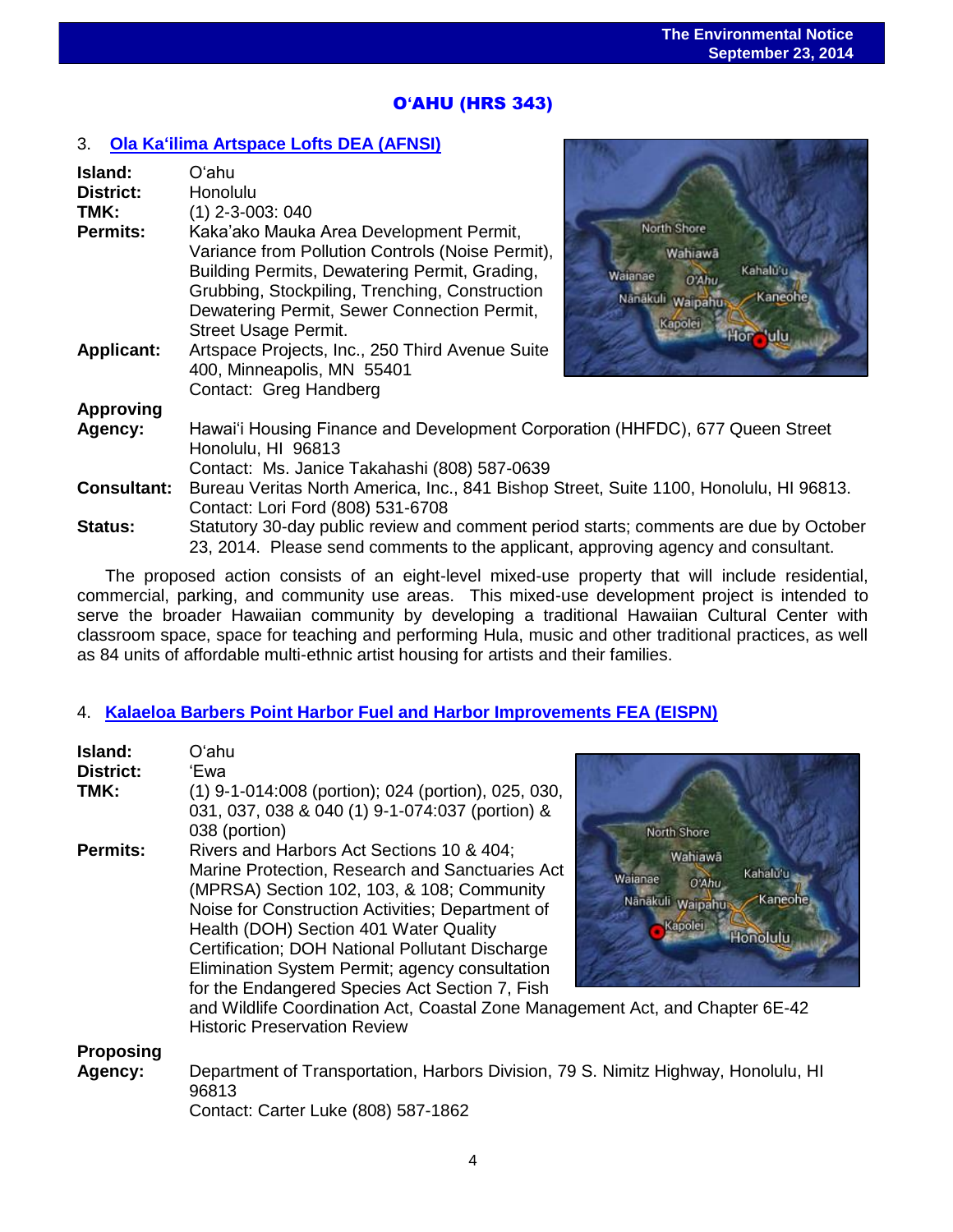# **Accepting**

| Authority:     | Governor, State of Hawai'i (c/o Office of Environmental Quality Control)                          |
|----------------|---------------------------------------------------------------------------------------------------|
|                | <b>Consultant:</b> Group 70 International, Inc., 925 Bethel Street, 5th Floor, Honolulu, HI 96813 |
|                | Contact: Jeffrey H. Overton (808) 523-5866                                                        |
| <b>Status:</b> | Statutory 30-day public review and comment period starts; comments are due by October             |
|                | 23, 2014. Please send comments to the proposing agency, accepting authority and                   |

Kalaeloa Barbers Point Harbor (KBPH) is the second busiest commercial harbor in the state. KBPH serves as the primary 'bulk' harbor for liquid-bulk (i.e., petroleum products, biofuels and asphalt) and dry-bulk (i.e., coal, cement, sand and aggregate) cargos. The purpose of the Proposed Action is to add berthing space and optimize cargo handling efficiencies at KBPH.

The Proposed Action will create a dedicated Fuel Pier at Piers 3 and 4 within KBPH, adding 1,325 lineal feet of berth space with industry-standard infrastructure to modernize the facility. Separation of liquid- and dry-bulk cargo transfers will improve efficiency and enhance safety. Fuel Pier development will displace an existing tenant from Pier 3, and will require demolition of a Finger Pier used for harbor support vessels. Relocation of the tenant to Pier 9 and construction of a pier for support vessels at Pier 8 are proposed as part of the Fuel Pier project. Additional improvements identified in the concurrent *Kalaeloa Barbers Point Harbor 2040 Master Plan* to optimize harbor use of Piers 7 and 10, and on fastland to provide for harbor users, are proposed as actions independent from Fuel Pier development.

# 5. **[Kalaeloa Heritage Park](http://oeqc.doh.hawaii.gov/Shared%20Documents/EA_and_EIS_Online_Library/Oahu/2010s/2014-9-23-OA-5B-FEA-Kalaeloa-Heritage-Park-Station.pdf) FEA (FONSI)**

consultant

| Island:                          | Oʻahu                                        |
|----------------------------------|----------------------------------------------|
| <b>District:</b>                 | 'Ewa                                         |
| TMK:                             | 9-1-013:067 and 9-1-013:069                  |
| Permits:                         | Hawai'i Community Development Authority:     |
|                                  | Development Permit. NPDES permit. SHPD:      |
|                                  | Archaeological Preservation Plan and Burial  |
|                                  | Treatment Plan. Grading and Grubbing Permit, |
|                                  | <b>Building Permit.</b>                      |
| <b>Proposing / Determination</b> |                                              |
| Agency:                          | Hawai'i Community Development Authority, 461 |
|                                  | Cooke St. Honolulu HI 96813                  |
|                                  | Contact: Tesha Malama, Telephone (808) 620-  |
|                                  | 9643, tesha@hcdaweb.org                      |



**Consultant:** Townscape, Inc., 900 Fort Street Mall, Suite 1160, Honolulu HI 96813 Contact: Gabrielle Sham, Telephone: (808) 536-6999, gabrielle@townscapeinc.com **Status:** Finding of No Significant Impact.

The Hawaiʻi Community Development Authority (HCDA), in partnership with the Kalaeloa Heritage and Legacy Foundation, is working to create the Kalaeloa Heritage Park (KHP) in ʻEwa, Oʻahu. Located just east of the Kalaeloa Airport, the 77-acre KHP contains significant cultural, historical, and natural resources unique to the ʻEwa Plain.

Proposed actions for developing the KHP complex will include a multi-purpose cultural center, botanical greenhouse, maintenance shed, and caretaker/security cottage. The KHP complex will support the existing "interpretative area" where vistors are guided along a trail which includes remnants of an ancient Hawaiian village. The majority of the proposed development will be located in an area that has been previously bulldozed for military purposes in order to minimize disturbance to the remainder of the site.

The proposed project will not have a significant cumulative effect upon the environment. The proposed project will have short term impacts on traffic, noise, and air quality during construction, but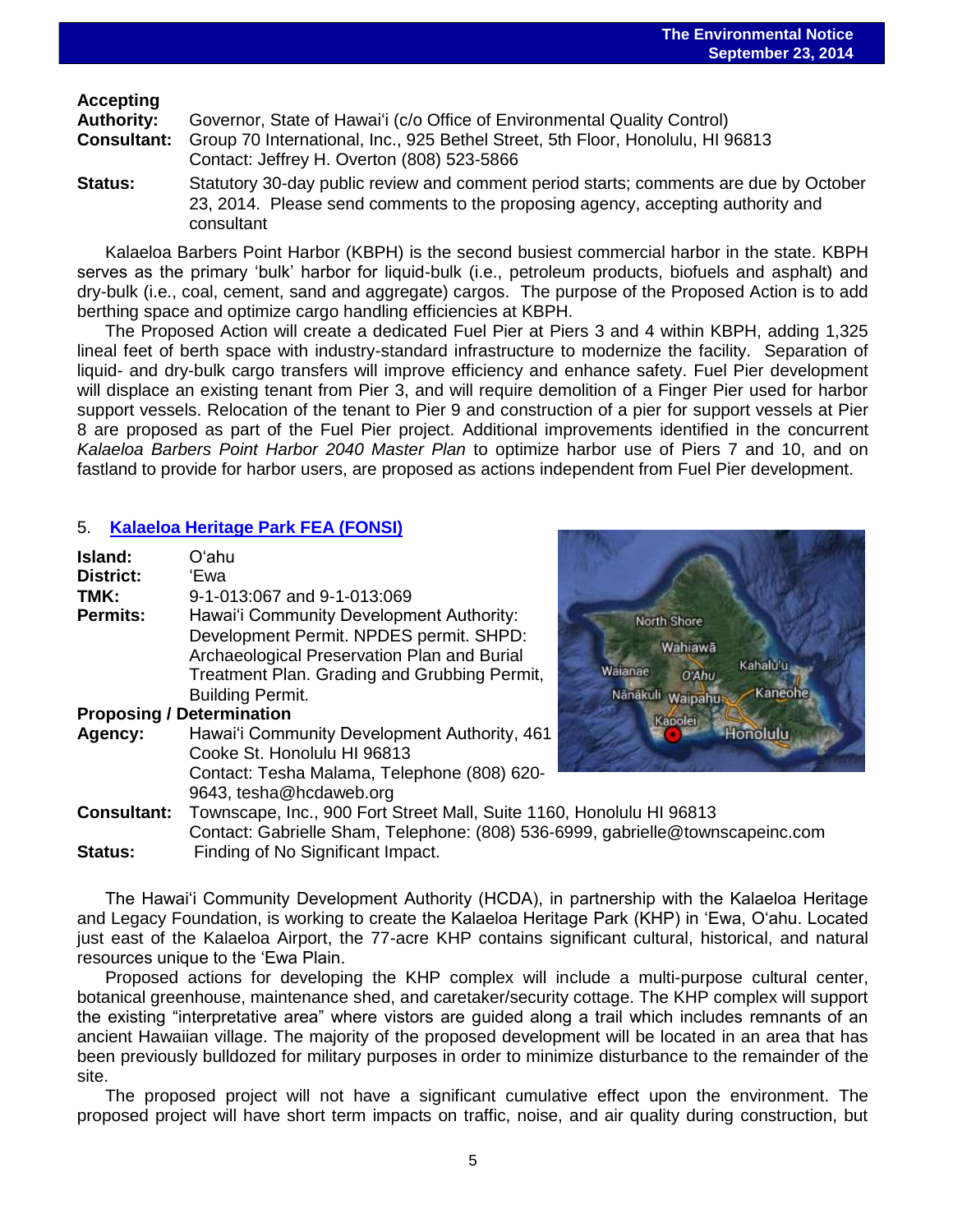### **The Environmental Notice September 23, 2014**

 will be mitigated through use of Best Management Practices. No long-term impacts are expected. The KHP will promote the stewardship of natural, cultural and historical resources on the ʻEwa Plain, and educate visitors about the past. The proposed development of the KHP will support the goals of the HCDA and City and County of Honolulu to preserve open space and provide recreational and educational opportunities in ʻEwa.

# KAUAI (HRS 343)

### 6. **[Field's Single-Family Residence in the Conservation](http://oeqc.doh.hawaii.gov/Shared%20Documents/EA_and_EIS_Online_Library/Kauai/2010s/2014-9-23-KA-5E-FEA-Fields-Single-Family-Residence-Project.pdf) District FEA (FONSI) [Appendix A](http://oeqc.doh.hawaii.gov/Shared%20Documents/EA_and_EIS_Online_Library/Kauai/2010s/2014-9-23-KA-5E-FEA-Fields-Single-Family-Residence-Project-Appendix-A.pdf) & [B](http://oeqc.doh.hawaii.gov/Shared%20Documents/EA_and_EIS_Online_Library/Kauai/2010s/2014-9-23-KA-5E-FEA-Fields-Single-Family-Residence-Project-Appendix-B.pdf)**

| Island:           | Kauaʻi                                             |
|-------------------|----------------------------------------------------|
| <b>District:</b>  | Hanalei/Halele'a                                   |
| TMK:              | $(4)$ 5-3-001:016                                  |
| <b>Permits:</b>   | <b>Conservation District Use Permit; Building</b>  |
|                   | Permit; Grading Permit; Grubbing Permit;           |
|                   | Driveway approach Permit; County Permits for       |
|                   | electrical conduits and potable water lines within |
|                   | right-of-way; Permit for traffic management (if    |
|                   | required)                                          |
| <b>Applicant:</b> | Kalihiwai Investors, LLC, 3762 Keli'i Place,       |
|                   | Princeville, HI 96722                              |
|                   | Contact Person: James Fields (347) 804-80          |
| <b>Approving</b>  |                                                    |
| Agency:           | Department of Land and Natural Resources, Office   |
|                   | 1151 Punchbowl Street, Room 131, Kalanimoku Bu     |
|                   |                                                    |



of Conservation and Coastal Lands, iilding, Honolulu, HI 96813 Contact: Alex J. Roy (808) 587-0316 **Status:** Finding of No Significant Impact.

Proposal to construct a single-family residence in the Conservation District portion of TMK(4) 5-3- 001:016, Princeville, Kaua'i. The lot encompasses 174 acres; 146 in the Conservation District, 28 zoned agriculture, no portion in the SMA.

The dwelling site is a two-acre, level bluff bordered by Kapaka Street (east) and Hanalei Valley *pali* (west). Kapaka Street is a developed neighborhood, including 45+ residences on the street's east side. The street's west side (including the lot and proposed dwelling site) is abandoned pasture covered with invasive foliage. The dwelling:

-Is one story (maximum height of 19'8").

-Has 3,833 square feet of living space ("maximum developable area" of 4,941 square feet).

-Is set back between 60 and 80 feet from the *pali* overlooking Hanalei Valley.

-Uses finishes conforming to the natural environment, including green slate roofing and exterior walls of Hawaiian rock and earthen-brown plaster.

-Replaces the site's invasives with native foliage, obscuring and blending the structure with its surroundings.

The dwelling is consistent with the neighborhood's development. The dwelling and landscaping minimize impact and improve the site. After construction, the ~two miles (108 acres) of Conservation District land south of the site will remain undeveloped.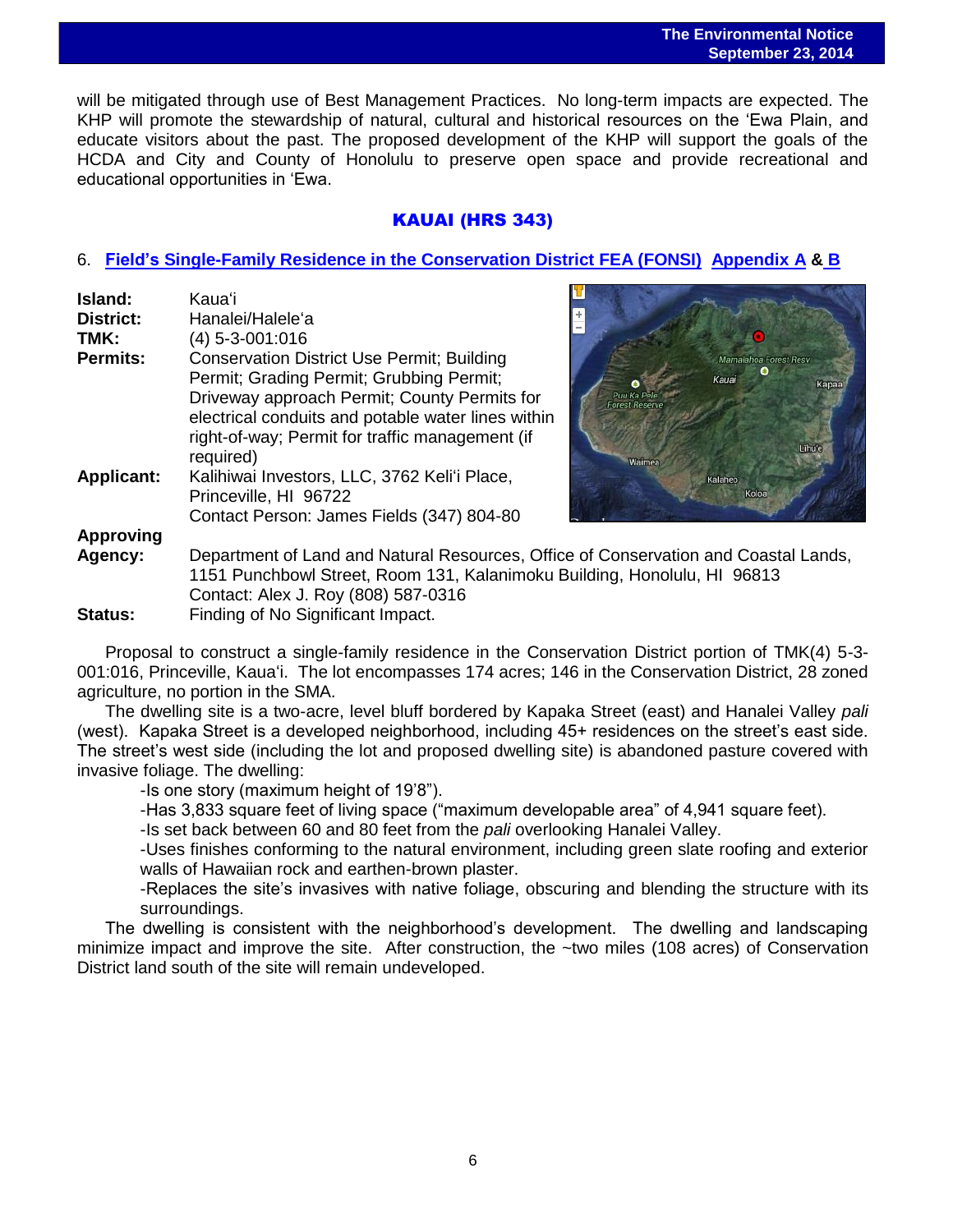# STATEWIDE (HRS 343)

### 7. **Field Release of** *Fopius ceratitivorus* **[for Biological Control of Mediterranean fruit fly FEA](http://oeqc.doh.hawaii.gov/Shared%20Documents/EA_and_EIS_Online_Library/Statewide/2010s/2014-09-23-ST-FEA-5B-Field-Release-Fopius-Biocontrol-of-Medfly.pdf)  [\(FONSI\)](http://oeqc.doh.hawaii.gov/Shared%20Documents/EA_and_EIS_Online_Library/Statewide/2010s/2014-09-23-ST-FEA-5B-Field-Release-Fopius-Biocontrol-of-Medfly.pdf)**

**Island:** Statewide **Permits:** USDA-APHIS-PPQ Permit No. 69250 **Proposing / Determination Agency:** University of Hawaiʻi, College of Tropical Agriculture and Human Resources, Office of the Associate Dean for Research, 3050 Maile Way, Room 202, Honolulu, HIi. Contacts: Dr. J. Kenneth Grace (808) 956-8131 or Dr. Russell Messing (808) 822-7837

**Status:** Finding of No Significant Impact

The University of Hawaii (UH) proposes to introduce the natural enemy *Fopius ceratitivorus* (Hymenoptera: Braconidae) into Hawaii as a biological control agent of *Ceratitis capitata,* the Mediterranean fruit fly (Medfly). Host specificity studies have been completed in the Hawaii Dept. of Agriculture (HDOA) Insect Quarantine Facility, and *F*. *ceratitivorus* was found to attack only medfly*,* not any species of non-target insects. The release of this natural enemy is expected to contribute to long-term control of an important invasive pest. The medfly attacks a wide range of fruit and vegetable crops. The objective of this project is for the natural enemy to reduce medfly populations to lower levels in the field, and reduce the overall amount of crop damage occurring in the state.

## WITHDRAWAL

In accordance with HAR 11-200-23(f), the Hawaii Housing Finance and Development Corporation (HHFDC) withdraws the [Ola Ka'ilima Artspace FEA](http://oeqc.doh.hawaii.gov/Shared%20Documents/EA_and_EIS_Online_Library/Oahu/2010s/2014-09-08-OA-5E-FEA-Ola-Ka-Lima-Artspace-Lofts.pdf) (FONSI) published in the September 8, 2014 edition of the Environmental Notice. Concurrently, the HHFCC resubmitted the Ola Ka'ilima Artspace Lofts Draft Environmental Assessment and Anticipated Finding of No Significant Impact (DEA-AFNSI) for publication in this Notice. The public comment for this project is now open until October 23, 2014. Please see page 4 for more details.

# FEDERAL NOTICES

## 1. **[Major Disaster Presidential Declaration for Public Assistance in Hawaii](http://www.gpo.gov/fdsys/pkg/FR-2014-09-22/pdf/2014-22517.pdf)** – September 22, 2014

This is a Notice of the Presidential declaration of a major disaster for Public Assistance Only for the State of Hawaii (FEMA-4194-DR), dated 09/12/2014.

 Incident: Tropical Storm Iselle Incident Period: 08/07/2014 through 08/09/2014. Effective Date: 09/12/2014. Physical Loan Application Deadline Date: 11/12/2014. Economic Injury (EIDL) Loan Application Deadline Date: 06/12/2015.

Submit completed loan applications to: U.S. Small Business Administration, Processing and Disbursement Center, 14925 Kingsport Road, Fort Worth, TX 76155. **Contact:** A. Escobar, Office of Disaster Assistance, U.S. Small Business Administration, 409 3rd Street SW., Suite 6050, Washington, DC 20416.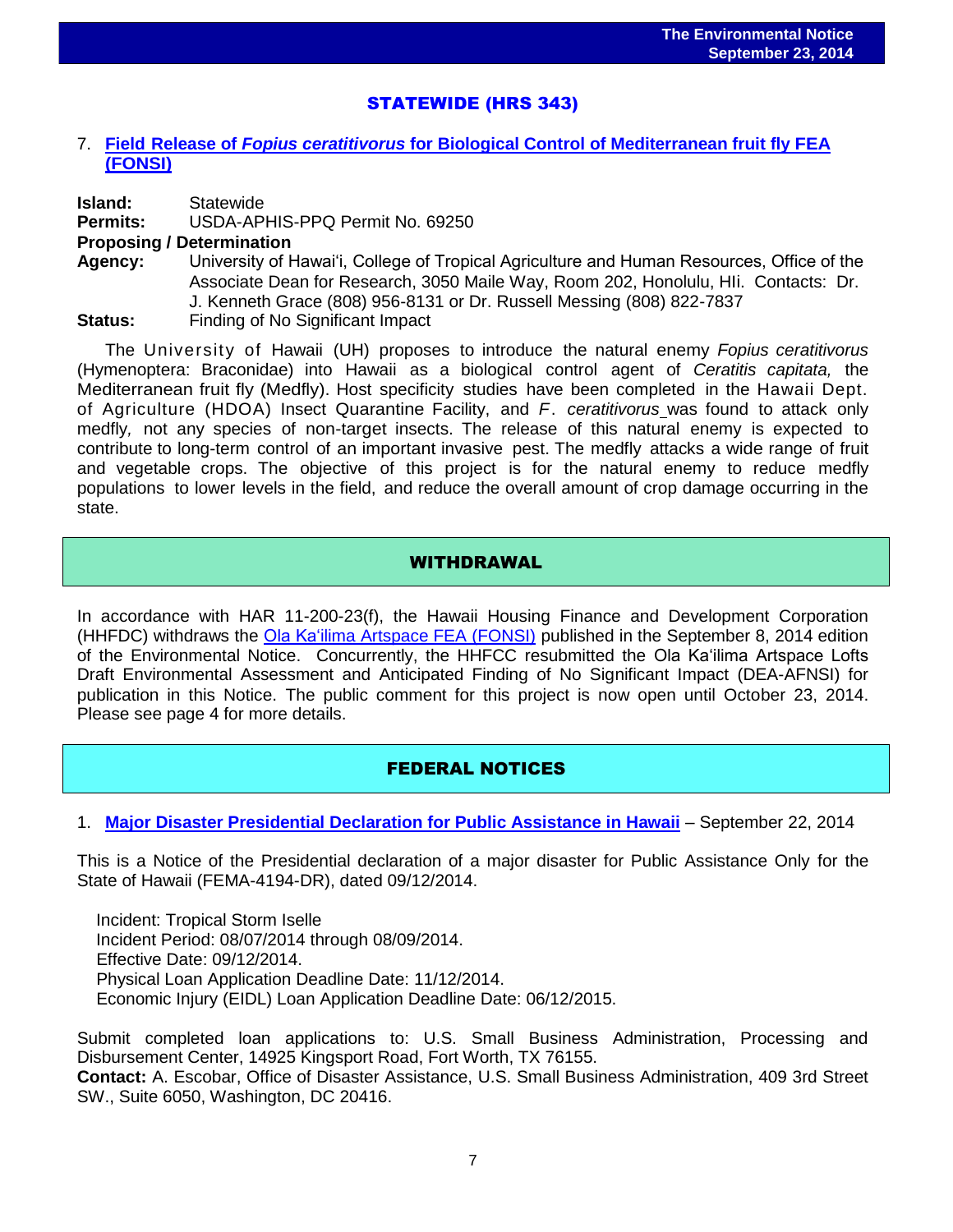As a result of the President's major disaster declaration on 09/12/2014, Private Non-Profit organizations that provide essential services of governmental nature may file disaster loan applications at the address listed above or other locally announced locations. Hawaii and Maui County are the primary areas determined to be adversely affected by the disaster.

### 2. **[ESA Take Application for Sea Turtles](http://www.gpo.gov/fdsys/pkg/FR-2014-09-22/pdf/2014-22443.pdf)** – September 22, 2014

NMFS Pacific Islands Regional Office, 1601 Kapiolani Boulevard, Suite 1110, Honolulu, HI 96814 [Responsible Party: Michael Tosatto], has applied in due form for a permit to take hawksbill (*Eretmochelys imbricata*), olive ridley (*Lepidochelys olivacea*), leatherback (*Dermochelys imbricata*), loggerhead (*Caretta caretta*) and green(*Chelonia mydas*) sea turtles for purposes of scientific research.

The applicant requests a five-year permit to conduct research on sea turtles bycaught in three longline fisheries in the Pacific Ocean around Hawaii and American Samoa to assess sea turtle posthooking survival, movements, and ecology in pelagic habitats.

The application and related documents are available for review on the Applications and Permits for Protected Species (APPS) home page, [https://apps.nmfs.noaa.gov,](https://apps.nmfs.noaa.gov/) and then selecting File No. 18688 from the list of available applications. Comments can be emailed to [NMFS.Pr1Comments@noaa.gov](mailto:NMFS.Pr1Comments@noaa.gov) (include the File No. in the subject line of the email)

Comments must be received on or before October 22, 2014.

### 3. **[Proposal to Streamline Regulation Performance Standard for Importation of Fruits and](http://www.gpo.gov/fdsys/pkg/FR-2014-09-09/pdf/2014-21406.pdf)  [Vegetables](http://www.gpo.gov/fdsys/pkg/FR-2014-09-09/pdf/2014-21406.pdf)** - September 9, 2014

The Animal and Plant Health Inspection Service (APHIS) proposes that we amend our regulations on the importations of fruits and vegetables by broadening our existing performance standard to provide for approval using a notice-based process. APHIS also proposes removing the region- or commodity- specific phytosanitary requirements currently found in these regulations. Likewise, an equivalent revision of the performance standard would apply in Hawaii and the U.S. territories. Overall, if implemented, this proposal would enable a more flexible and responsive regulatory approach to pest situations in both the United States and exporting countries.

The public is encouraged to comment on this proposal. Please enter your comments before November 10, 2014 at the Federal eRulemaking Portal:<http://www.regulations.gov/#!docketDetail> **Contact:** Nicole L. Russo, Assistant Director, Regulatory Coordination and Compliance, APHIS at (301) 851-2159.

### 4. **[Final Determination to List 20 Reef-Building Coral Species as Threatened](http://www.gpo.gov/fdsys/pkg/FR-2014-09-10/pdf/2014-20814.pdf)** - September 10, 2014

The National Marine Fisheries Service (NMFS) is publishing this final rule to list the following 20 species as threatened: five in the Caribbean (*Dendrogyra cylindrus, Orbicella annularis, Orbicella faveolata, Orbicella franksi, and Mycetophyllia ferox*); and 15 in the Indo-Pacific (*Acropora globiceps, Acropora jacquelineae, Acropora lokani, Acropora pharaonis, Acropora retusa, Acropora rudis, Acropora speciosa, Acropora tenella, Anacropora spinosa, Euphyllia paradivisa, Isopora crateriformis, Montipora australiensis, Pavona diffluens, Porites napopora, and Seriatopora aculeata*). NMFS also determined that a total of 43 proposed species do not warrant listing as endangered or threatened species. The effective date of this final rule is October 10, 2014. Responses following the rule and critical habitat designation must be received by November 10, 2014. Please submit responses to the National Marine Fisheries Service, Pacific Islands Regional Office, NOAA Inouye Regional Center, 1845 Wasp Blvd., Building 176, Honolulu, HI 96818. A list of the literature cited in this rule is available a[t](http://coral.sero.nmfs.noaa.gov/) [http://coral.sero.nmfs.noaa.gov.](http://coral.sero.nmfs.noaa.gov/)

**Contact**: Lance Smith, NMFS, Pacific Island Regional Office, at 808-725-5131.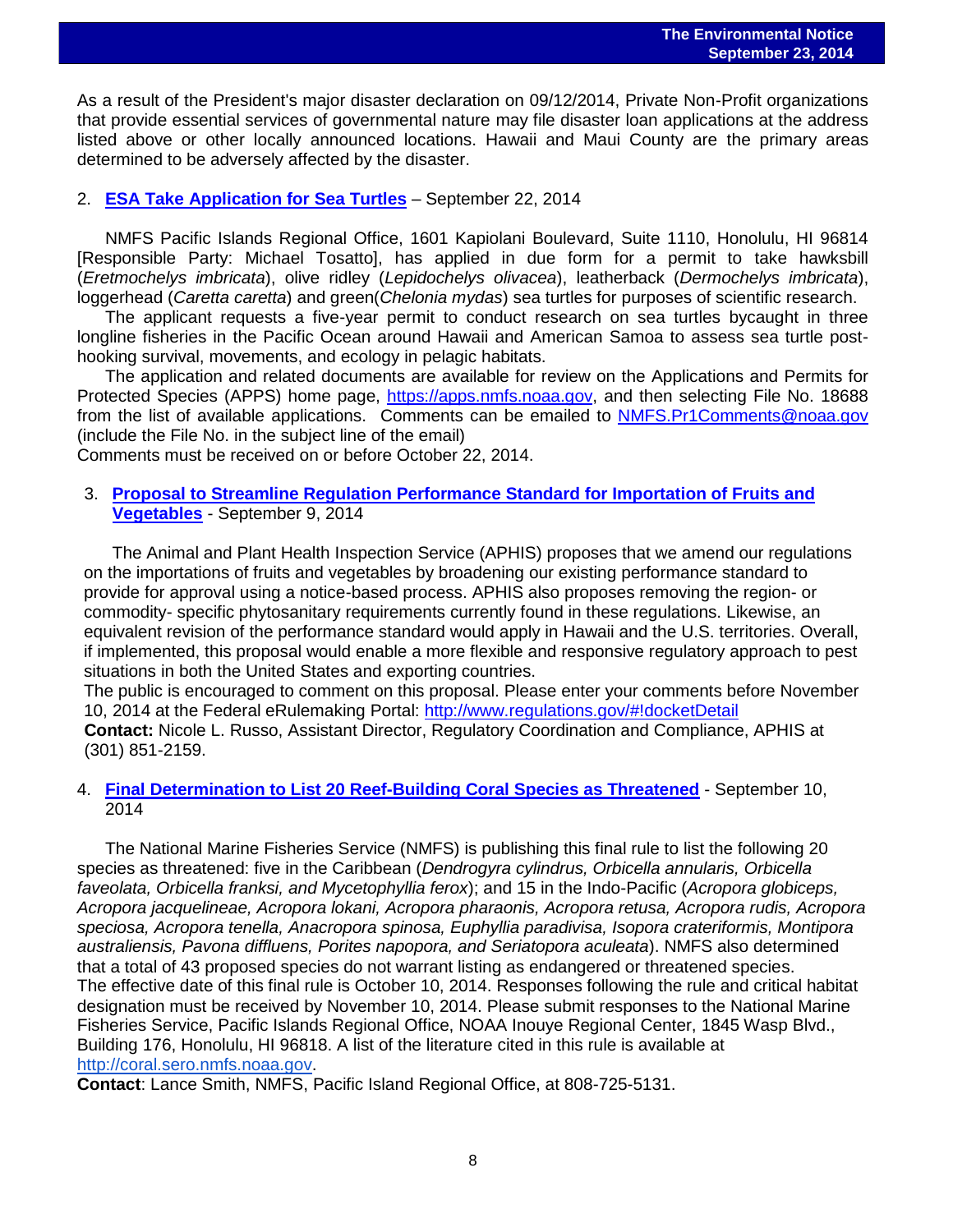# SHORELINE NOTICES

# **Shoreline Certification Applications**

The shoreline certification applications above are available for review at the DLNR Offices on Kauaʻi, Hawaiʻi, Maui, and Honolulu, 1151 Punchbowl Street, Room 220 (HRS 205A-42 and HAR 13-222-12). All comments shall be submitted in writing to the State Land Surveyor, 1151 Punchbowl Street, Room 210, Honolulu, HI 96813 and postmarked no later than 15 calendar days from the date of the public notice of the application. For more information, call Ian Hirokawa at 587-0420.

| File No. | <b>Date</b> | Location                                                                                                                                                                                                                                                                                                                                                                                     | <b>Applicant/Owner</b>                                                                                | <b>TMK</b>                  |
|----------|-------------|----------------------------------------------------------------------------------------------------------------------------------------------------------------------------------------------------------------------------------------------------------------------------------------------------------------------------------------------------------------------------------------------|-------------------------------------------------------------------------------------------------------|-----------------------------|
| OA-1610  | 8/25/14     | Parcel 14 Filled Land of Kaneohe Bay Fronting<br>Lot 90 Land Court Application 979 situate at<br>Kahaluu, Koolaupoko, Oahu<br>Address: 47-123 Kamehameha Highway<br>Purpose: Building permit                                                                                                                                                                                                 | Walter P. Thompson, Inc./<br>Beverly Hoversland &<br>David Knox                                       | 4-7-019:078                 |
| OA-1611  | 9/10/14     | Lot 3 of Ward Avenue Extension Kakaako<br>Improvement District 6 as shown on File Plan<br>2351 portions of Royal Patent 4483, Land<br>Commission Award 7712, Apana 6, Part 1 to<br>M. Kekuanaoa (No V. Kamamalu), The Former<br>Sea Fishery of Kukuluaeo situate at<br>Kaakaukukui, Honolulu, Oahu<br>Address: 1125 Ala Moana Boulevard<br>Purpose: Setback purposes                         | <b>Engineers Surveyors</b><br>Hawaii/ Hawaii<br><b>Community Development</b><br>Association           | 2-1-058:128<br>(por.)       |
| MA-589   | 9/5/14      | Lot 23 of the Waiohuli-Keokea Beach Lots<br>Second Series (H.T.S. Plat 1071) (Grant<br>12,575 to Fumio & Betty Tsuji) situate at<br>Waiohuli-Keokea, Kula, Maui<br>Address: 1536 Halama Street<br>Purpose: New residential construction                                                                                                                                                      | Alexander Macdonald II &<br>Augusta G. Macdonald/<br>Alexander Macdonald II &<br>Augusta G. Macdonald | 3-9-010:011                 |
| MA-590   | 9/8/14      | Portion of Honoapiilani Highway Right-of-Way<br>(Olowalu-Pali Section) at Ukumehame,<br>Lahaina, Maui<br>Address: Honoapiilani Highway<br>Purpose: Determine shoreline setback                                                                                                                                                                                                               | R.T. Tanaka Engineers,<br>Inc./ State of Hawaii                                                       | 4-8-002:003 &<br>034 (por.) |
| MA-591   | 9/11/14     | Lot 1 of the Michael Ruben Subdivision being<br>a portion of Grant 3343 to Claus Spreckels<br>situate at Spreckelsville, Wailuku Commons,<br>Maui<br>Address: 598 Spreckelsville Beach Road<br>Purpose: Building setback & other permitting<br>purposes                                                                                                                                      | Newcomer-Lee Land<br>Surveyors, Inc./ Puka Lani<br>Kai LLC                                            | 3-8-002:026                 |
| HA-491   | 8/28/14     | Portions of Lot 1 as shown on Map 1 of Ld. Ct.<br>App. 1854, Lot 8, R.P. 1930 to Asa Thurston<br>on a Portion of L.C. Aw. 387, Part 4, Section 2<br>to American Board of Commissioners for<br>Foreign Missions and Grant 3083 to Manuel<br>Gomes situate at Waiaha 1 <sup>st</sup> , North Kona,<br><b>Island of Hawaii</b><br>Address: 75-5888 Alii Drive<br>Purpose: Obtain County permits | Wes Thomas Associates/<br>Kona Reef                                                                   | 7-5-018:071                 |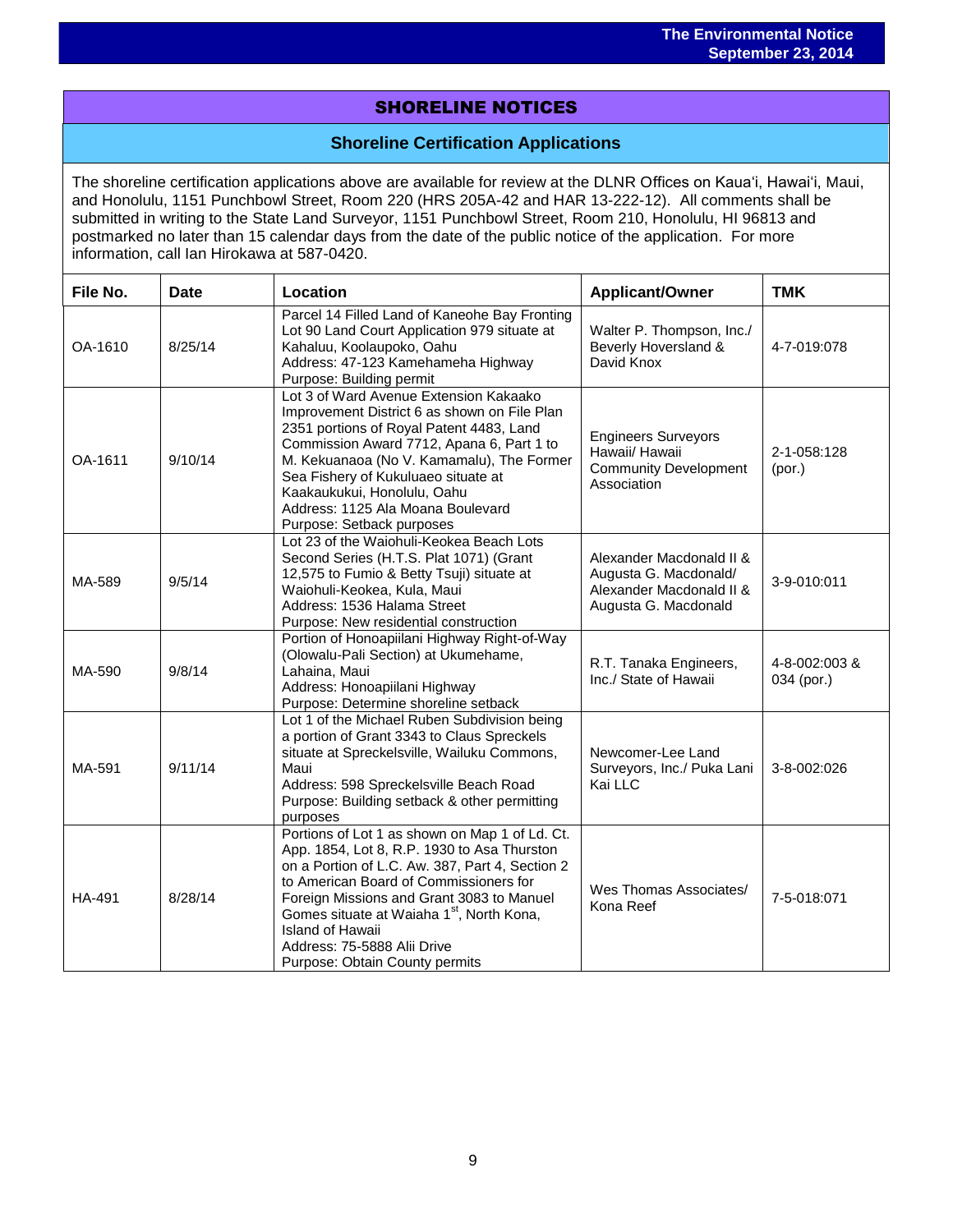# SHORELINE NOTICES

### **Shoreline Certification and Rejections**

The shoreline notices below have been proposed for certification or rejection by DLNR (HRS 205A-42 and HAR 13- 222-26). Any person or agency who wants to appeal shall file a notice of appeal in writing with DLNR no later than 20 calendar days from the date of this public notice. Send the appeal to the Board of Land and Natural Resource, 1151 Punchbowl Street, Room 220, Honolulu, HI 96813.

| File No. | <b>Proposed/Rejected</b>                   | Location                                                                                                                                                                                                                                                                   | Applicant/Owner                                                                                 | <b>TMK</b>           |
|----------|--------------------------------------------|----------------------------------------------------------------------------------------------------------------------------------------------------------------------------------------------------------------------------------------------------------------------------|-------------------------------------------------------------------------------------------------|----------------------|
| OA-1590  | Proposed Shoreline<br>Certification        | Lot 228 Land Court Application 828<br>situate at Waialae-Iki, Honolulu, Oahu<br>Address: 5000 Kahala Avenue<br>Purpose: Building setback                                                                                                                                   | Walter P. Thompson,<br>Inc./ Kahala Hotel<br>Investors, LLC                                     | 3-5-023:039          |
| OA-1595  | Proposed Shoreline<br>Certification        | Portion of Lots 3 and 4 of Paa Haa Lots<br>being a portion of Royal Patent 4498,<br>Land Commission Award 6175, Apana 1<br>to Kamiha No Malaea situate at Waikiki,<br>Honolulu, Oahu<br>Address: 5415 and 5435 Kalanianaole<br>Highway<br>Purpose: Setback purposes        | Austin, Tsutsumi &<br>Associates, Inc./<br>Outrigger Canoe Club                                 | 3-6-003:004 &<br>005 |
| OA-1602  | Proposed Shoreline<br>Certification        | Lot 56 as shown on Map 1 of Land Court<br>Application 609 situate at Mokuleia,<br>Waialua, Oahu<br>Address: 68-287 Crozier Loop<br>Purpose: Building setback requirement                                                                                                   | Jaime F.<br>Alimboyoguen/<br>William Angel &<br><b>Michael Montgomery</b>                       | 6-8-005:018          |
| MA-578   | Proposed Shoreline<br>Certification        | Lots 2, 3, 4, 5 and portion of Lot 6 of<br>Kihei Beach Lots portions of Grant 3152<br>to Henry Cornwell and R.P. 8140, L.C.<br>Aw. 5230 to Keaweamahi situate at<br>Pulehunui & Waikapu, Kihei, Maui<br>Address: 145 North Kihei Road<br>Purpose: SMA application approval | ControlPoint<br>Surveying, Inc./<br>Association of<br>Apartment Owners of<br>Sugar Beach Resort | 3-8-013:014          |
| MA-581   | <b>Proposed Shoreline</b><br>Certification | Portion of Grant 548 to J.Y. Kanehoa<br>situate at Paeahu, Honaula, Maui<br>Address: 3200 South Kihei Road<br>Purpose: N/A                                                                                                                                                 | Akamai Land<br>Surveying, Inc./<br>Thomas Weisel                                                | 2-1-010:023          |
| MA-585   | Proposed Shoreline<br>Certification        | Lot 38-A The Kuau Sunset Beach Lots<br>(File Plan 302) situate at Kuau,<br>Hamakuapoko, Makawao, Maui<br>Address: 35 Maile Place<br>Purpose: N/A                                                                                                                           | Steven E. Jackson/<br>Steven E. Jackson                                                         | 2-6-011:028          |
| KA-390   | Proposed Shoreline<br>Certification        | Lot 2-B Land Court App. 956 situate at<br>Koloa, Kauai<br>Address: 2185 Hoone Road<br>Purpose: Building permit                                                                                                                                                             | Honua Engineering,<br>Inc./ Evan M. &<br>Cynthia M. Goldberg                                    | 2-8-017:021          |
| KA-384   | Rejection                                  | Lot 9 Wainiha Hui Land R.P. 7194 L.C.<br>Aw. 11216 Ap. 5 to M. Kekauonohi<br>situate at Wainiha, Halelea, Kauai<br>Address: 7292 Alamoo Road<br>Purpose: Building permit                                                                                                   | Honua Engineering,<br>Inc./ Nat Goldhaber                                                       | 5-8-008:046          |